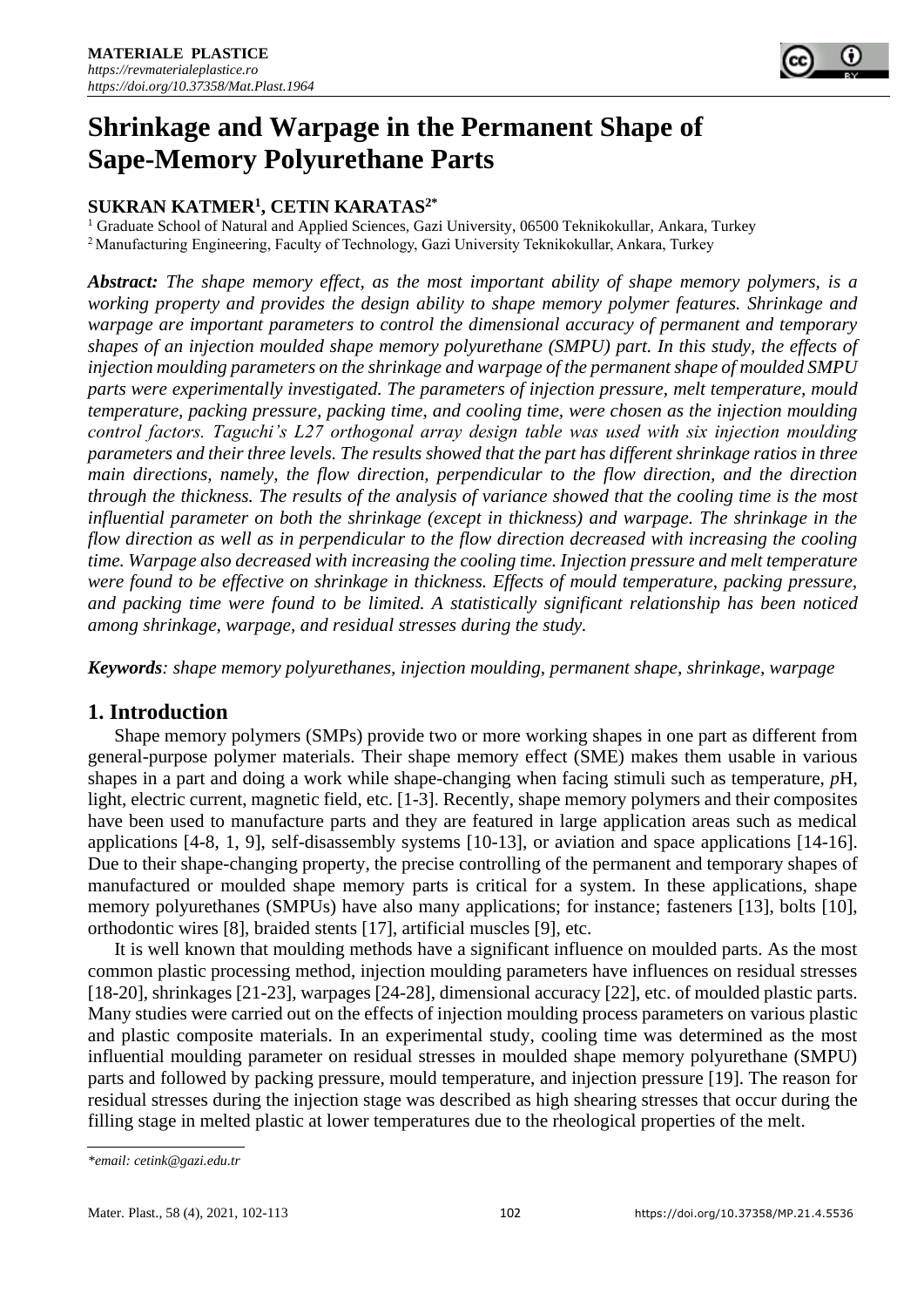

If the stresses do not have enough time for relaxation, then they can cause warpage in the part after demoulding [24]. In another study, it was reported that the shrinkage decreases on acrylonitrile butadiene styrene (ABS), polystyrene (PS), polycarbonate (PC), and high impact PS (HIPS) parts at high - level melt temperatures and packing pressures [23]. It was found that the shrinkage has a lower value when higher mould temperature and injection pressure is applied on ABS parts [21]. Another study revealed that the most influential moulding parameter on the dimensional accuracy of high-density polyethylene (HDPE) is packing pressure; and that the dimensional accuracy increases while the packing pressure is increased [22].

Taguchi's experimental design takes an important place in experimental studies in engineering applications because of the opportunity of reducing the number of experiments. The optimisation of injection moulding process parameters [29, 30] or investigation of effects of injection moulding process parameters on residual stresses [19, 31, 32], warpage [27, 28, 33-35], shrinkage [35, 36], short shot [19], or other part properties of different plastic materials, were investigated using Taguchi's designs [29, 37].

The studies discussed above show that injection-moulding conditions have different influences on the properties of moulded plastic parts depending on the types and properties of plastic raw materials. As an applicable polymer material in industrial applications, it should be understood, as to how the dimensional accuracy (dimensional properties) of SMPU parts can be changed by the moulding processes. For that reason, the injection moulding process of thermoplastic shape-memory polyurethane, was investigated experimentally, and this study focuses on the effects of moulding parameters on the shrinkage and warpage of injection moulded SMPU parts to depict and clarify as to how the permanent shape dimensional accuracy changes by the moulding conditions. According to the previous studies, the most powerful injection moulding parameters, which are injection pressure, melt temperature, mould temperature, packing pressure, packing time, and cooling time, were examined by using Taguchi's L27 orthogonal array design table. At the end of the study, the results showed that the moulding parameters have various influences on the shrinkage and warpage of SMPU parts.

# **2. Materials and methods**

## **2.1. Material and moulding**

A shape memory polyurethane (SMPU) material (Diaplex MM4520 type) was purchased from SMP Tech. Co. (Japan) and moulded by an injection moulding process using ARBURG All-rounder 220-300 (Germany) injection moulding machine as a tensile test bar-shaped part. The shape of the specimen and sprue, runner, and the cooling system of the mould are shown in Figure 1. The cooling channel was also in the same pattern on the other half of the mould. The material properties, which were provided by the material's manufacturer, are shown in Table 1.



**Figure 1.** The stationary half of the injection mould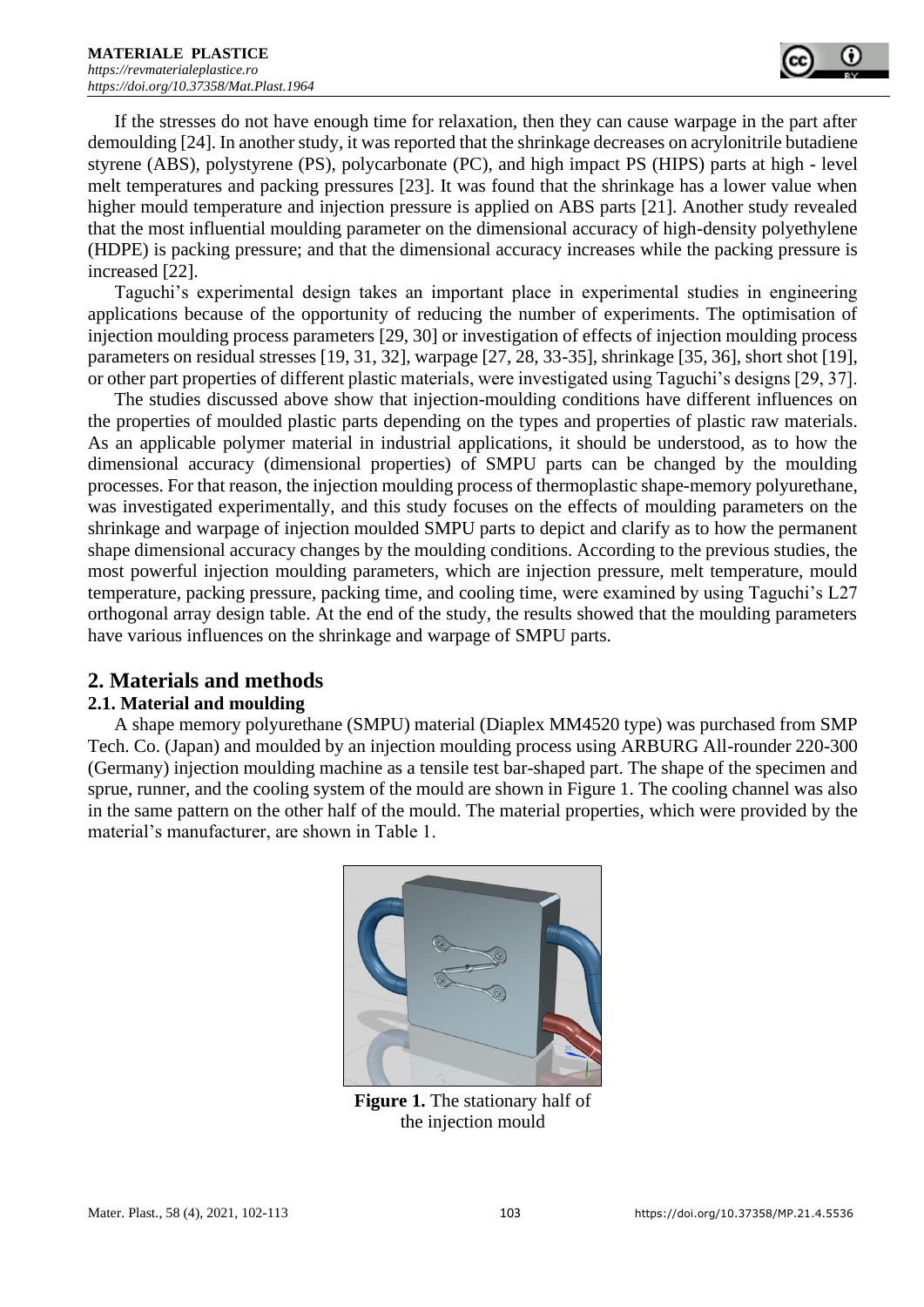| Properties                           | Unit       | Value        |               |  |  |  |
|--------------------------------------|------------|--------------|---------------|--|--|--|
|                                      |            | Glass region | Rubber region |  |  |  |
| Hardness                             | HDD        | 76           | 30            |  |  |  |
| Tensile Strength                     | MPa        | 55           | 10            |  |  |  |
| Elongation                           | $\%$       | $30 - 50$    | >600          |  |  |  |
| <b>Bending Modulus</b>               | MPa        | 2150         |               |  |  |  |
| <b>Bending Strength</b>              | MPa        | 80           |               |  |  |  |
| Specific Gravity                     | $g/cm^3$   | 1.25         |               |  |  |  |
| Poisson Ratio                        |            | 0.5          |               |  |  |  |
| Glass Transition Temperature $(T_g)$ | K          | 318          |               |  |  |  |
| MFI (200 $\degree$ C, 5.00 kg)       | $g/10$ min | 48           |               |  |  |  |

| Table 1. Properties of Diaplex MM4520 |  |
|---------------------------------------|--|
|---------------------------------------|--|

## **2.2. The Design of experiments**

For monitoring the effects of the whole injection moulding process from start to end, six moulding parameters and their three levels were chosen (Table 2). In Table 2 and Table 3, all parameters were indicated by capital letters from A to F, respectively. The information and suggestions on the material data sheet were considered in order to decide the boundary conditions for moulding. The packing pressure was applied as a function of the injection pressure (40, 50, and 60% of injection pressure). The packing and the cooling times were calculated by using the equations that were given in the literature [38].

Taguchi's experimental design is a method, which is based on statistical principles and uses orthogonal arrays for reducing the number of experiments. Taguchi method analyses the data by the variance of analysis (ANOVA) method and provides results as an ANOVA table, and the main-effect plots by signal to noise (S/N) ratio and the mean of data. S/N ratio is an indicator that is calculated by four different formulae according to the data. "*Larger is better*" formula is used when the response is wanted to be maximised. "*Nominal is best*" formula is used when the response is wanted to be a target. Finally, "*Smaller is better*" formula is used when the response is wanted to be minimised [39].

As the table of experiments, for six factors and their three levels, Taguchi's L27  $(6^3)$  orthogonal array was applied (Table 3). All the results obtained from experiments were evaluated by ANOVA via Taguchi's design of experiment (DoE) analysis. In this study, S/N ratios were calculated via the formula named "*smaller is better*" for the shrinkage and the warpage.

| Factors                       | Levels  |         |         |  |  |  |
|-------------------------------|---------|---------|---------|--|--|--|
|                               |         |         | $^+$    |  |  |  |
|                               | (1)     | (2)     | (3)     |  |  |  |
| (A) Injection pressure (MPa)  | 50      | 60      | 70      |  |  |  |
| $(B)$ Melt temperature $(K)$  | 468     | 473     | 478     |  |  |  |
| $(C)$ Mould temperature $(K)$ | 303     | 308     | 313     |  |  |  |
| (D) Packing pressure (MPa)    | $A*40%$ | $A*50%$ | $A*60%$ |  |  |  |
| (E) Packing time (s)          | 6       | Q       | 12      |  |  |  |
| (F) Cooling time (s)          | 15      | 22.5    | 30      |  |  |  |

**Table 2.** The design of the experiment

## **2.3. Measurements of shrinkage and warpage**

Figure 2 shows the part shape, and dimensions and the feeding system of the cavity. The dimensions which were chosen to control are L, the distance between holes  $(80 \text{ mm})$ ; G, the gauge diameter  $(Ø4)$ mm); d, the hole diameter ( $\emptyset$ 6 mm), which is close to the gate; D, the outer diameter ( $\emptyset$ 23 mm), which is close to the gate; and t, which is the thickness (4 mm). The warpage of the specimens was measured as explained in Figure 3. The shrinkage ratios were calculated for each dimension and analysed individually. The shrinkage was calculated as a percentage of the difference between the actual dimensions of moulded parts and the mould dimensions. The length and the width were defined as along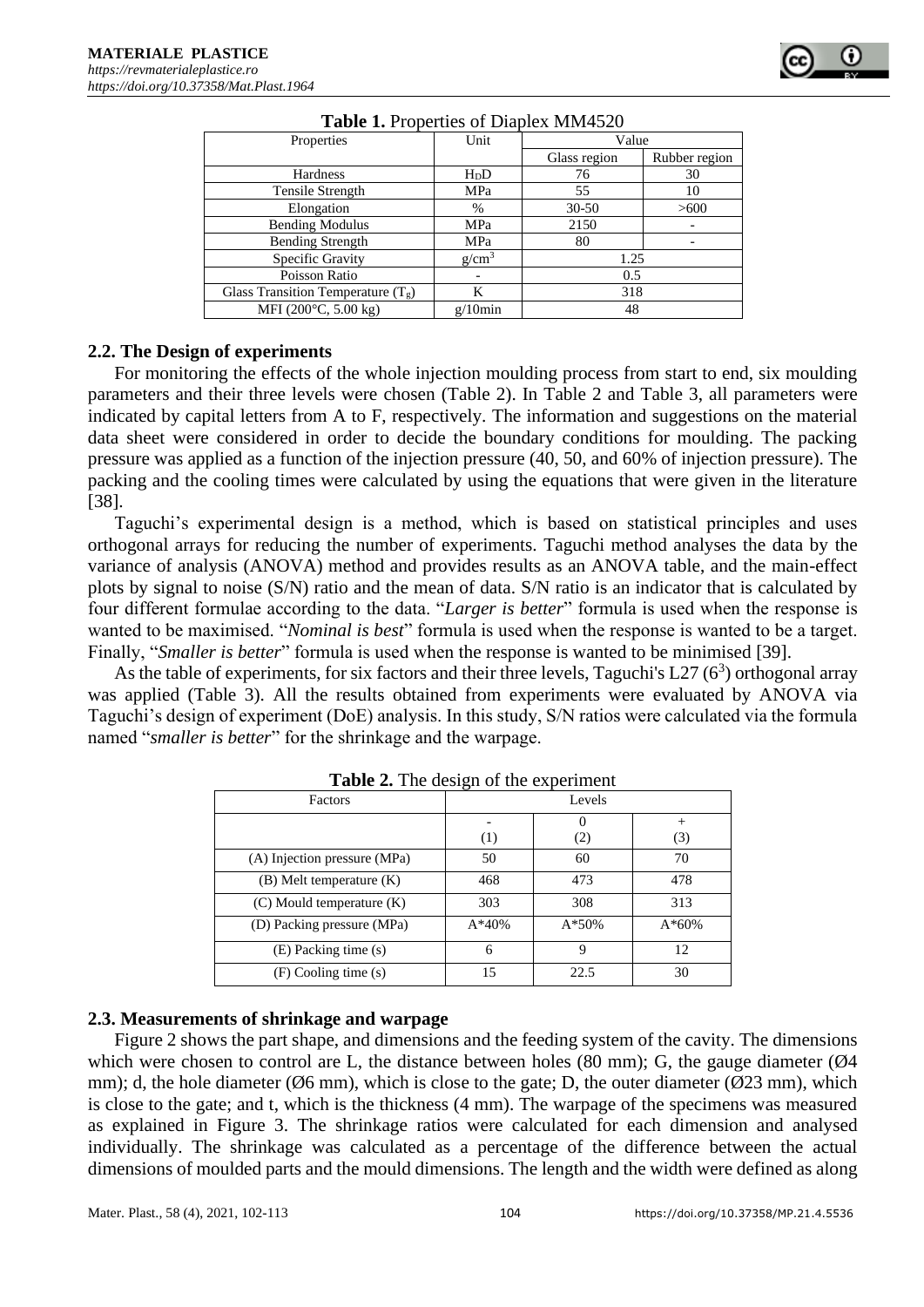

and perpendicular to flow direction, respectively.



**Figure 2.** The runner system, the specimen shape and dimensions



**Figure 3.** The representation of warpage

# **3. Results and discussions**

Analysis of variance (ANOVA) and the main-effect plots, were used to evaluate the results by utilizing the mean values of the measured results. This paper includes only the mean results, since the results of the SN ratios and mean values show similar outputs. In the main-effect plots, if the line is more horizontal than vertical, it means that the parameter has a weak effect or no effect on the results. The study was built upon the hypothesis, which is named as H<sub>0</sub>, stating that there is no meaningful difference between the effects of the moulding parameters on shrinkages and warpage. The alternative hypothesis, H1, is that at least one parameter has a different effect from the other parameters.

H<sub>0</sub>:  $\mu$ A= $\mu$ B= $\mu$ C= $\mu$ D= $\mu$ E= $\mu$ F

H<sub>1</sub>: at least one average value (μj) is different from others.

F-test evaluation has been used to consider the results of which parameter has an important effect, statistically. F<sub>critical</sub>: 3.37 was read from standard F tables using the total degree of freedom (26), factor's degree of freedom (2), and  $\alpha$ =0.05 and was compared to F-values of all parameters in all ANOVA tables. The experimental data of shrinkage and warpage on average were given in Taguchi's L27 design table in Table 3.

## **3.1. ANOVA results**

The results table of the ANOVA of shrinkage ratios and warpage are shown in Table 4 and Table 5. The F distribution is a right-skewed distribution used most commonly in ANOVA. The  $F_{0.05,2,26}$  is 3.3690 for a level of significance is equal to 0.05 (or 95% confidence level). As explained below, according to the F-test consideration, effective parameters have been defined for minimum shrinkage ratio in all dimensions and for minimum warpage. In Table 4, it is apparent that the F-values of injection pressure, melt temperature, and mould temperature for the dimension G were greater than  $F_{0.05,2,26} = 3.3690$ . Packing pressure, packing time and cooling time were not significant for lower shrinkage in dimension G.

Cooling time was found to be the most influential parameter on the shrinkage of L, D, and d (Table 4). For different dimensions, the parameters have different effects. For the length, L, packing time and mould temperature follows cooling time. The effects from other parameters can be negligible. For the outer dimension, D, each parameter has a statistically important effect. The parameters can be listed as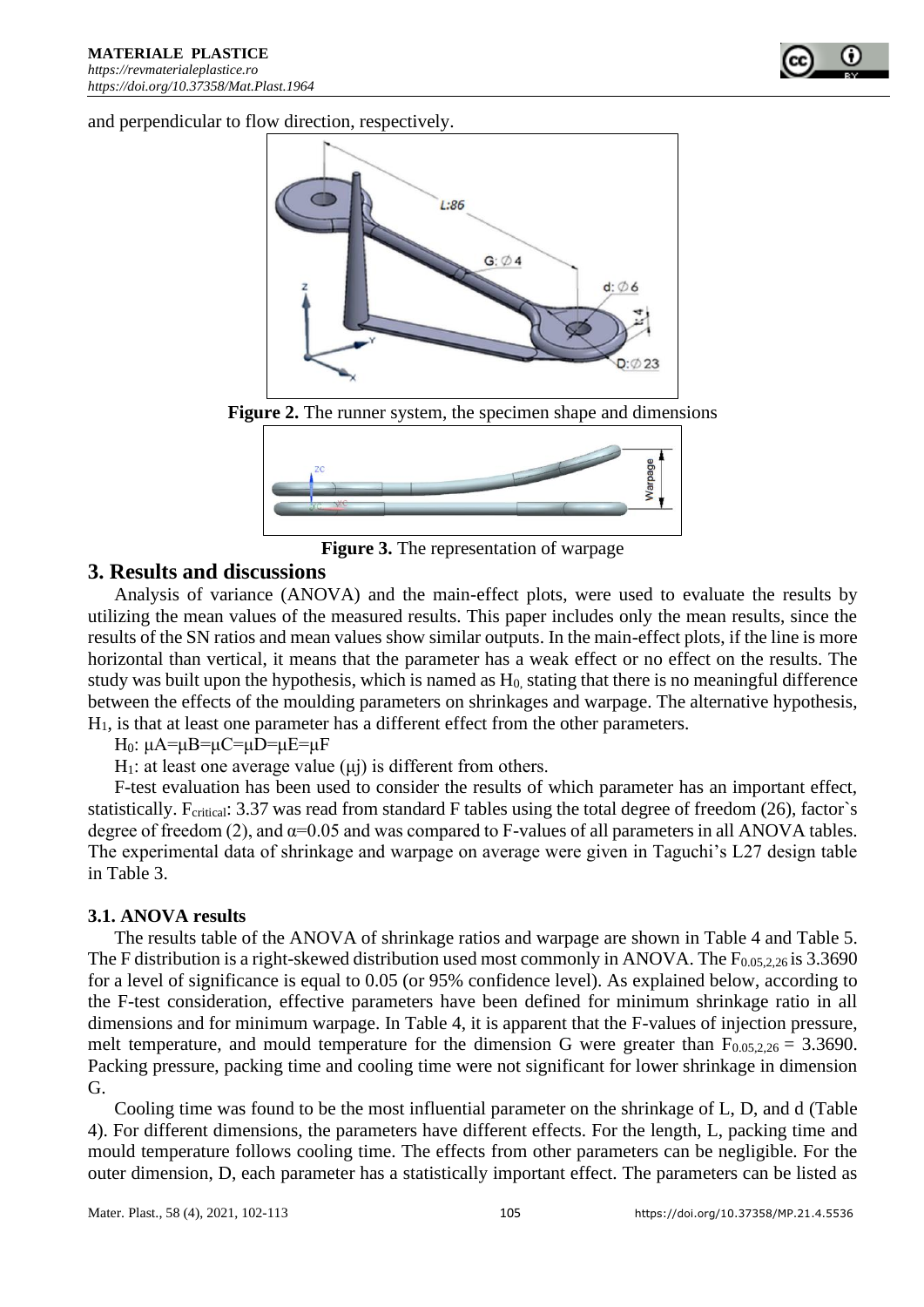cooling time, injection pressure, melt temperature, packing pressure, packing time, and mould temperature. In the inner diameter (d), the mould temperature and injection pressure follow the cooling time, respectively. The injection pressure is the most effective moulding parameter on the gauge diameter (G) and thickness (t), followed by melt temperature and mould temperature for only G. It is possible to group the dimensions as length  $(L, D, d)$ , width  $(D, d)$ , and thickness  $(G, t)$ . The results show that the shrinkage is not uniform on the part. Shrinkage ratios in length and width are similar, but different for thickness. Table 5 shows that the cooling time (24.6%) and injection pressure (22%) were found to be effective parameters on the warpage. According to ANOVA results,  $H_1$  hypothesis was accepted and H<sup>0</sup> was declined for shrinkages and warpage.

|                | Pattern        |      | Warpage on |      |      |      |         |
|----------------|----------------|------|------------|------|------|------|---------|
|                | <b>ABCDEF</b>  | G    | t          | d    | D    | L    | average |
| L1             |                | 7.25 | 5.33       | 3.67 | 1.37 | 0.86 | 1.43    |
| L2             | $-00$          | 7.67 | 6.58       | 1.56 | 1.33 | 0.81 | 0.56    |
| L <sub>3</sub> | $+ +$          | 7.33 | 5.79       | 1.47 | 1.11 | 0.59 | 0.24    |
| L4             | $-000$ -       | 6.88 | 5.50       | 3.94 | 1.66 | 1.15 | 1.29    |
| L <sub>5</sub> | $-00000$       | 7.54 | 6.08       | 2.31 | 1.33 | 0.78 | 0.45    |
| L <sub>6</sub> | $-000++$       | 7.25 | 5.67       | 1.75 | 0.96 | 0.60 | 0.41    |
| L7             | $- + + + - -$  | 6.50 | 4.96       | 4.61 | 1.25 | 1.11 | 0.93    |
| L8             | $-+++00$       | 6.33 | 5.79       | 2.53 | 0.83 | 0.74 | 0.52    |
| L <sub>9</sub> | $- + + + + +$  | 6.17 | 5.92       | 1.53 | 0.45 | 0.58 | 0.83    |
| L10            | $0 - 0 - 0$    | 7.29 | 4.63       | 2.83 | 1.13 | 0.80 | 0.87    |
| L11            | $0 - 0 + 0 +$  | 7.25 | 5.92       | 2.25 | 0.91 | 0.71 | 1.86    |
| L12            | $0 - 0 + + -$  | 6.83 | 5.92       | 2.67 | 1.09 | 0.73 | 1.12    |
| L13            | $00^{+--0}$    | 6.33 | 5.38       | 4.39 | 1.09 | 0.84 | 0.96    |
| L14            | $00+-0+$       | 5.92 | 5.42       | 2.61 | 0.76 | 0.65 | 0.95    |
| L15            | $00^{+ - + -}$ | 6.17 | 5.42       | 3.89 | 1.13 | 0.97 | 2.65    |
| L16            | $0+(-0-0)$     | 6.58 | 4.46       | 2.61 | 0.93 | 0.71 | 1.64    |
| L17            | $0 + -00 +$    | 5.58 | 4.46       | 1.75 | 0.55 | 0.60 | 0.83    |
| L18            | $0 + -0 + -$   | 6.25 | 371        | 2.72 | 1.03 | 0.80 | 1.91    |
| L19            | $^{++-+0-+}$   | 6.54 | 5.08       | 1.97 | 0.80 | 0.71 | 0.47    |
| L20            | $^{++00-}$     | 6.17 | 3.92       | 5.72 | 1.22 | 1.03 | 1.25    |
| L21            | $^{++-+0+0}$   | 6.21 | 4.54       | 3.56 | 0.88 | 0.74 | 1.71    |
| L22            | $+0$ - $++$    | 5.08 | 4.33       | 2.25 | 0.49 | 0.58 | 0.51    |
| L23            | $+0-+0-$       | 5.92 | 4.83       | 3.94 | 1.01 | 0.84 | 1.36    |
| L24            | $+0-+0$        | 4.63 | 2.96       | 2.42 | 0.54 | 0.64 | 0.99    |
| L25            | $++0--+$       | 5.75 | 2.92       | 2.28 | 0.63 | 0.70 | 2.00    |
| L26            | $+0-0-$        | 6.50 | 3.04       | 5.39 | 1.09 | 1.19 | 3.58    |
| L27            | $++0-+0$       | 5.75 | 5.50       | 2.92 | 0.65 | 0.69 | 1.71    |

**Table 3.** Taguchi's L27 design table and experimental data

**Table 4.** The ANOVA results of shrinkage ratios

| Source      | DF             |       | G    |                    |      |      |                    |      | d    |                    |              | D    |      |       |      |               |
|-------------|----------------|-------|------|--------------------|------|------|--------------------|------|------|--------------------|--------------|------|------|-------|------|---------------|
|             |                | F     | P    | C                  | F    | P    | Ċ                  | F    | P    | C                  | $\mathbf{F}$ | P    | C    | F     | P    | $\mathcal{C}$ |
|             |                |       |      | $\lceil \% \rceil$ |      |      | $\lceil 96 \rceil$ |      |      | $\lceil \% \rceil$ |              |      | [%]  |       |      | [%]           |
| (A)         | $\overline{2}$ | 21.56 | 0.00 | 42                 | 9.84 | 0.00 | 45.9               | 3.75 | 0.05 | 8.3                | 27.5         | 0.00 | 21   | 0.7   | 0.52 | 1.3           |
| Injection   |                |       |      |                    |      |      |                    |      |      |                    |              |      |      |       |      |               |
| Pressure    |                |       |      |                    |      |      |                    |      |      |                    |              |      |      |       |      |               |
| (B) Melt    | $\mathfrak{2}$ | 12.99 | 0.00 | 25.3               | 2.37 | 0.13 | 11.1               | 0.24 | 0.79 | 0.5                | 18.9         | 0.00 | 14.5 | 0.08  | 0.92 | 0.2           |
| Temperature |                |       |      |                    |      |      |                    |      |      |                    |              |      |      |       |      |               |
| (C) Mould   | $\overline{c}$ | 5.96  | 0.01 | 11.6               | 0.76 | 0.49 | 3.6                | 5.11 | 0.02 | 11.3               | 4.88         | 0.03 | 3.7  | 4.62  | 0.03 | 8.4           |
| Temperature |                |       |      |                    |      |      |                    |      |      |                    |              |      |      |       |      |               |
| (D) Packing | $\overline{c}$ | 2.16  | 0.15 | 4.2                | 0.22 | 0.80 |                    | 0.72 | 0.51 | 1.6                | 10.2         | 0.00 | 7.8  | 1.46  | 0.27 | 2.7           |
| Pressure    |                |       |      |                    |      |      |                    |      |      |                    |              |      |      |       |      |               |
| (E) Packing | $\overline{c}$ | 1.11  | 0.36 | 2.2                | 0.63 | 0.55 | 3                  | 2.81 | 0.09 | 6.2                | 7.74         | 0.00 | 5.9  | 6.04  | 0.01 | 11            |
| Time        |                |       |      |                    |      |      |                    |      |      |                    |              |      |      |       |      |               |
| (F) Cooling | $\overline{c}$ | 0.62  | 0.55 | 1.2                | 0.6  | 0.56 | 2.8                | 25.6 | 0.00 | 56.6               | 54.6         | 0.00 | 41.7 | 35.23 | 0.00 | 63.9          |
| Time        |                |       |      |                    |      |      |                    |      |      |                    |              |      |      |       |      |               |
| Residual    | 14             |       |      | 13.6               |      |      | 32.7               |      |      | 15.5               |              |      | 5.4  |       |      | 12.7          |
| Error       |                |       |      |                    |      |      |                    |      |      |                    |              |      |      |       |      |               |
| Total       | 26             |       |      | 100                |      |      | 100                |      |      | 100                |              |      | 100  |       |      | 100           |

DF: Degree of Freedom, F: F test indicator, P: Probability, C%: Contribution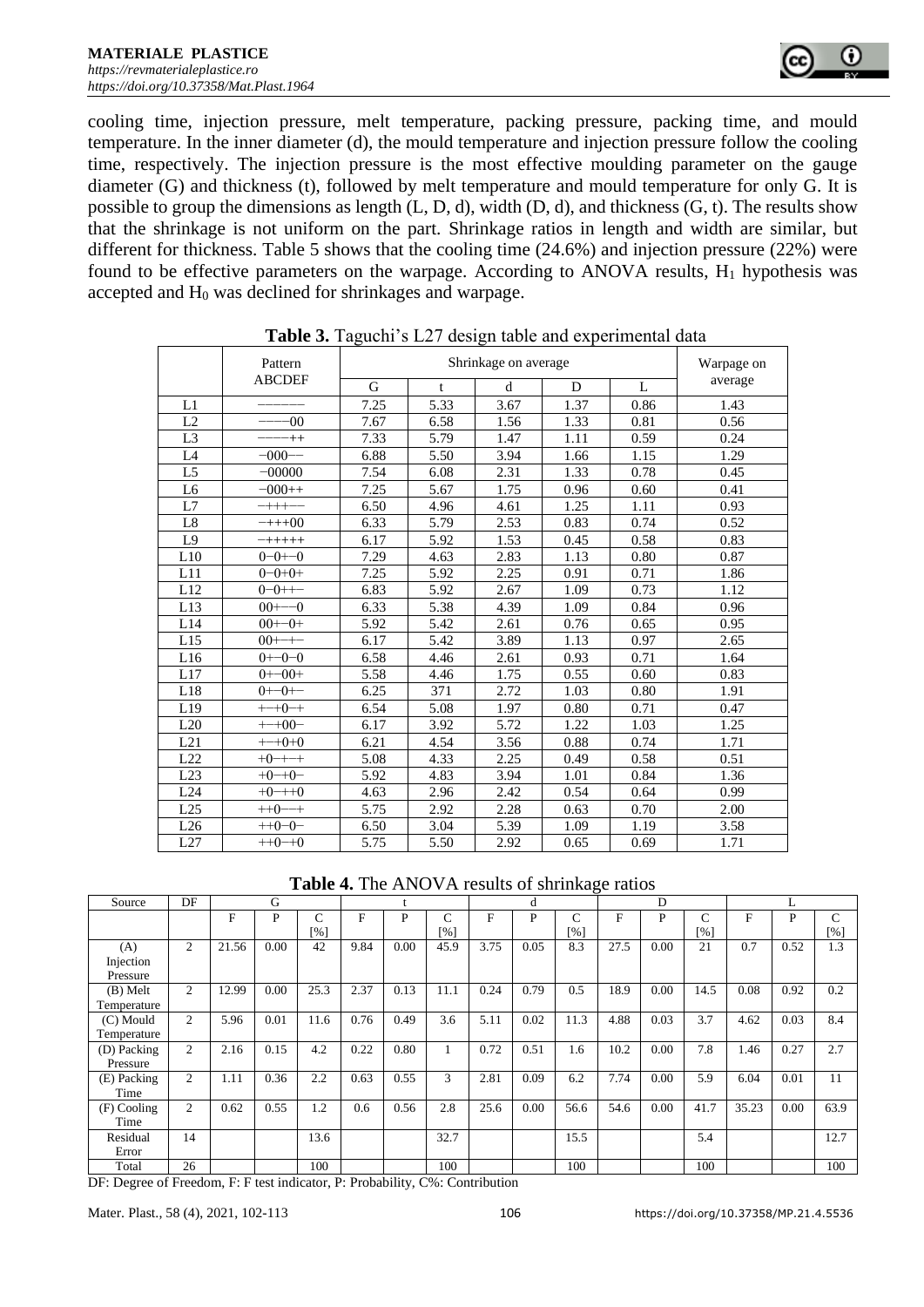

|                        |                |         | ۔ ص  |       |  |  |
|------------------------|----------------|---------|------|-------|--|--|
| Source                 | DF             | Warpage |      |       |  |  |
|                        |                | F       | P    | $C\%$ |  |  |
| (A) Injection Pressure | 2              | 6.0     | 0.01 | 22    |  |  |
| (B) Melt Temperature   | $\overline{2}$ | 2.59    | 0.11 | 9.5   |  |  |
| (C) Mould Temperature  | $\overline{c}$ | 1.78    | 0.21 | 6.5   |  |  |
| (D) Packing Pressure   | $\overline{c}$ | 2.89    | 0.09 | 10.6  |  |  |
| (E) Packing Time       | $\overline{2}$ | 0.29    | 0.75 | 1.1   |  |  |
| (F) Cooling Time       | 2              | 6.69    | 0.01 | 24.6  |  |  |
| <b>Residual Error</b>  | 14             |         |      | 25.7  |  |  |
| Total                  | 26             |         |      | 100   |  |  |

|  |  | Table 5. The ANOVA results of warpage |  |  |  |
|--|--|---------------------------------------|--|--|--|
|--|--|---------------------------------------|--|--|--|

DF: Degree of Freedom, F: F test indicator, P: Probability, C%: Contribution

#### **3.2. Shrinkage**

Figure 4 shows the effects of the parameters on shrinkage in the five dimensions. The horizontal axis shows the moulding parameters and their levels. The average shrinkage ratios on the dimensions are L 0.78%, D 0.97%, d 2.95%, G 6.43%, and t 4.96%.



**Figure 4.** The main effect plots of shrinkage ratios

In the previous studies, researchers declared that the melt temperature, packing pressure, mould temperature, and injection pressure are influential on the shrinkage, form errors on the part surface, sink marks, and dimensional accuracy of the materials, which are ABS, PS, PC, HIPS, and HDPE [21-23, 40-42]. The effects of melt temperature in this study are similar to the results of Jansen et al. (1998) [23]. A similar result with a study by Kurt et al. (2009), which was performed on a dimmer cover part moulded with ABS [21], was obtained. Increasing injection pressure has made shrinkage higher on the SMPU parts, but the effects of mould temperatures on the materials were not similar in both studies. On the other hand, the effect of mould temperatures on the shrinkage of SMPU was found similar to the results of surface error of PC in the study [40]. A possible reason for that could be the high level of mould temperature, which is close to  $T_g$  (318 K) of the SMPU. Another possible reason for the effects of mould and melt temperatures on the shrinkage ratios could be the part thickness (4 mm). In this study, to determine the effect of cooling time in three different levels, which were calculated according to the specimen thickness, were applied. Higher mould and melt temperature combinations (L7-L9) shown in Table 3, shrinkage ratios in length and width were measured lower than the average at longer cooling time, but in Z as vice versa. At the end of longer cooling time and packing time, ejection temperature of the parts decreased and thus shrinkages decreased after the moulding. This result also explains how mould temperature affects the ejection temperature on the SMPU parts. It must also be highlighted that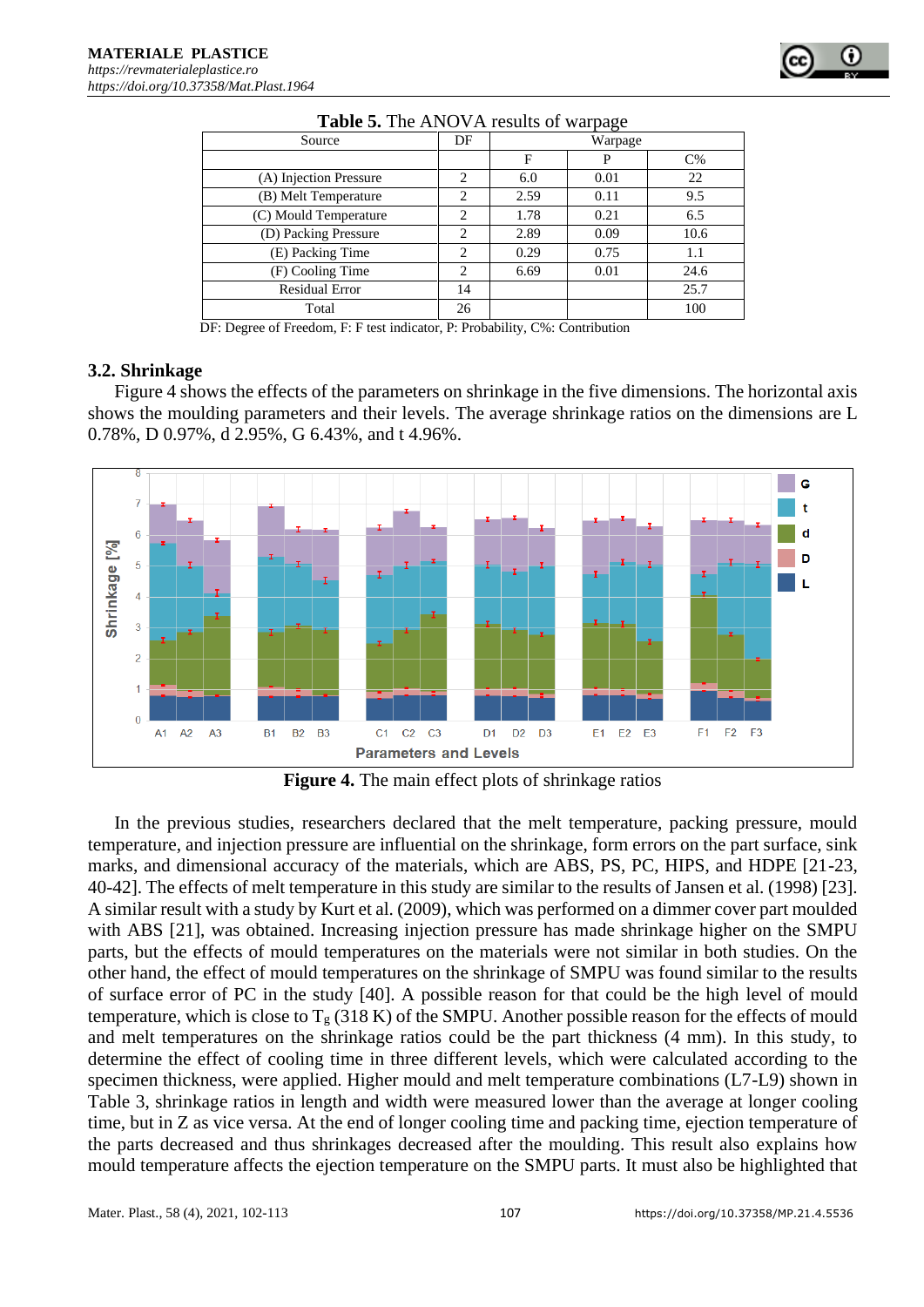there is the influence of specimen geometry on shrinkage and on cooling time. The pins in length have restricted the shrinking of the specimen. The specimens, which were kept longer in the mould, have reached their shrinkage limit because of the mould geometry.

In the previous studies performed on various plastics, mostly packing pressure was found to be effective on shrinkage; however, for the SMPU parts, the packing time was found to be more effective than packing pressure. That might be a result of the packing pressure, which was applied in lower values as compared to the other studies, and it was changed between 20 MPa and 42 MPa, as depending on the injection pressure.

In the SMPU part, the shrinkage ratios in three main directions, which are flow direction (length), perpendicular to the flow direction (width), and through the thickness, have different values from each other. Their values are 1.5%, 2%, and 5.8% on average, respectively. Shrinkage ratios in length and in width were affected by cooling time (65.9%), mould temperature (8.9%), and packing time (7.6%). While increasing the cooling time and packing time, it was observed that the shrinkage was decreasing. It was seen that an increase in mould temperature makes the shrinkage increase. The injection pressure (55.2%) and melt temperature (18%) have been effective on the shrinkage in thickness. It was also observed that the shrinkage also decreased by increasing injection pressure and melt temperature. The reason for different shrinkage ratios in three directions is the molecular chain orientations and geometrical restrictions on the part (the hole pins). The pins cause the limitation of the shrinkage in length. The effect of mould temperature could be explained by the ejection temperature. When the mould temperature is higher, the ejection temperature will also be higher depending on packing time and cooling time. The interaction between the  $T<sub>g</sub>$  and ejection temperature has resulted by increasing the shrinkage. The effect of injection pressure and melt temperature together can be explained by stating that easy flow provides good filling and lower shrinkage.

## **3.3. Warpage**

Concerning warpage, it was observed that the cooling time, injection pressure or packing pressure were effective as expected [27, 28]. At medium to high levels of injection pressure, the warpage increased because of additional stress on the melted SMPU. Warpage was also reduced due to the increased cooling time and solidity. When the part was kept in the mould for a longer time, this process would provide less shrinkage and warpage. In addition, the residual stresses should be considered separately. When the injection pressure was higher, then the residual stresses in the SMPU part slightly increased [19]. Residual stresses decrease with an increase in the packing pressure. While increasing the cooling time, there is a decrease in residual stresses. This explains why warpage was going down by increasing the packing pressure. According to the literature, packing pressure mostly has the opposite effect on internal stresses and then warpage. However, for the SMPU material, this could be explained by stating that the molecular chains of SMPU need higher packing ratios than general-purpose plastics.

Figure 5 shows the mean of warpage value as 3.3 mm. As the most influential parameters, injection pressure and cooling time have caused differences in warpage values around 2.2 mm. At high injection pressures, the warpage dramatically increases. Warpage gets higher from 2 mm to 4 mm, while the injection pressure is increased. Between the lower and the medium levels, the change is sharper. This result could be explained by internal stresses, which can be rising due to the higher injection pressure and the freezing process inside the part before the relaxation. After the ejection, the part has no physical limits, so it can be relaxed by deformation via leading of the internal stresses.

The second-degree effective parameter, which is cooling time, caused the warpage to decrease from 4.6 mm to 2.4 mm, while cooling time was increasing. It shows that at the high level of cooling time, the SMPU parts have had the lowest warpage. The reason for the effect of cooling time could be related to the moulding temperatures, and especially to the mould temperature. The highest level of mould temperature (313 K) is quite close to the  $T_g$  of the SMPU (318 K); therefore, the material needs to stay longer in the mould to get more stiffness. According to ANOVA results, the best variation of moulding parameters for lower warpage can be stated as A1, B1/B2, C1, D3, E1, and F3.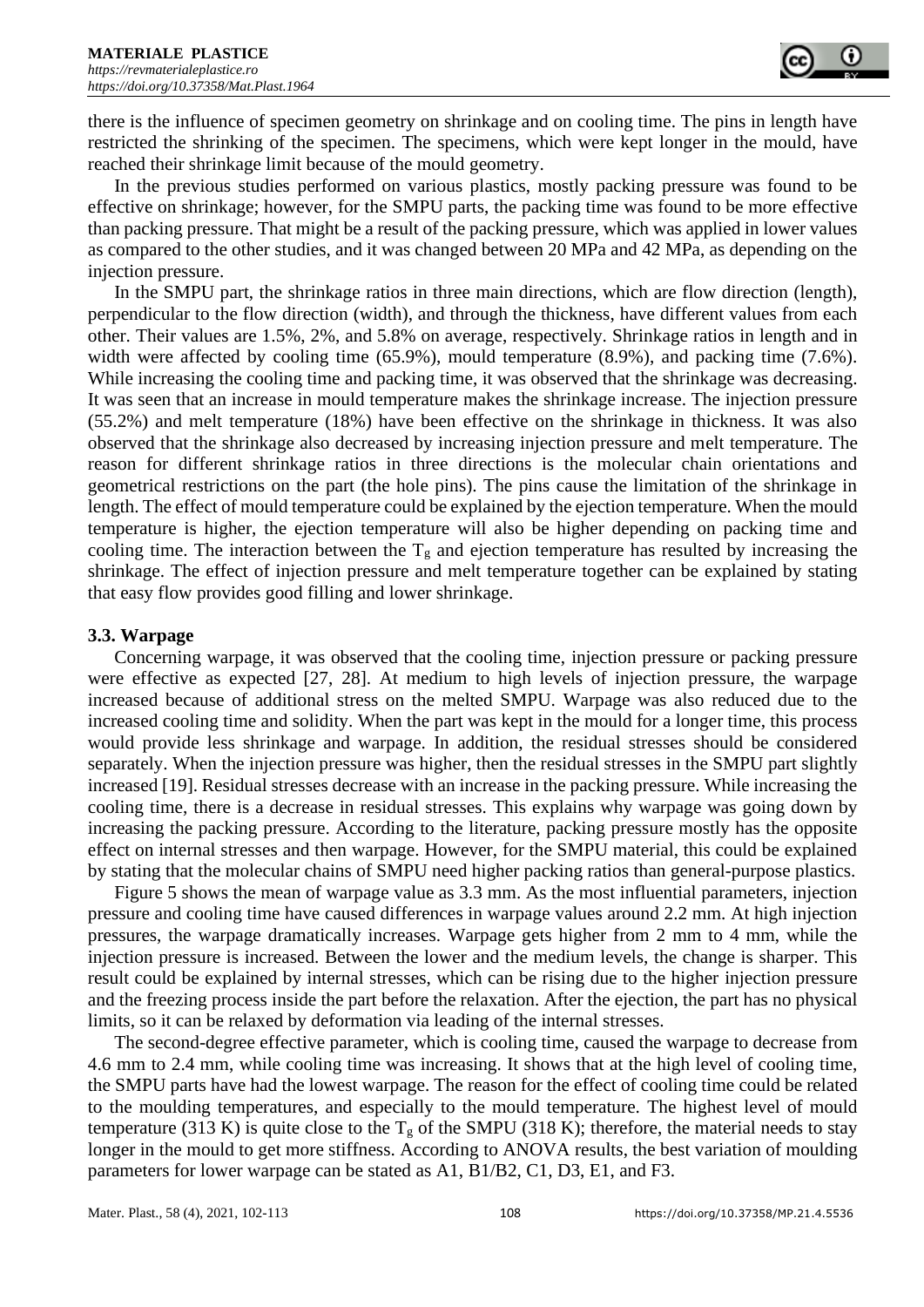



**Figure 5.** The main effect plots of warpage

The literature summary describes that melt and mould temperatures, packing pressure, packing and cooling times are effective factors on the warpage of parts, which were moulded with different plastic materials. However, the ANOVA results showed that only the injection pressure and the cooling time has a statistically significant effect on the warpage of SMPU. As seen in Figure 5, there is at least a 1 mm warpage difference between the levels of the parameters, so the effect of other parameters should be considered. As similar to the results of a study by Kabanemi et al. (1998), it was found that the warpage decreased by a longer cooling time in this study. Increasing of warpage with the increasing of injection pressure, showed that the shear stresses during the filling have an important impact on the SMPU tensile test bar-shaped part [26]. A similar description was used by Gao and Wang (2009) to explain the effects of packing pressure [24]. Consequently, the warpage is a result of stress relaxation, and it could happen just after moulding or after for a long time, since the warpage leads to stress-related cracking depending on the environmental conditions.

#### **3.4. The relationship between shrinkage, warpage and residual stress**

The relationship between shrinkage, warpage, and residual stresses in the specimen was investigated by Spearman's Rho Correlation analysis based on the experimental data. According to correlation analysis results in Table 6, there is a proportional relation between the shrinkages in X-axis and in Yaxis. Similarly, there is a proportional relation between the warpage and the shrinkages in X and Y-axes, ( $\alpha$ =0.01 and  $\alpha$ =0.05) respectively. Another property is the warpage, which has a strong relation ( $\alpha$ =0.05) with compression residual stresses in the specimen as it was explained in [19]. It was found that there is an inverse relation between warpage and compression residual stresses. Therefore, when compression residual stresses increased, the obtained warpage on the specimen decreased. In addition, no relation has been noticed among shrinkage in thickness, warpage, and residual stresses. In Figure 6, the effects of moulding parameters were compared to each other in a pie diagram for five different dimensions and warpage. In the figure, *L, t, d, D, G* represents five different dimensions as explained in subsection 3.2, and *W* represents the warpage.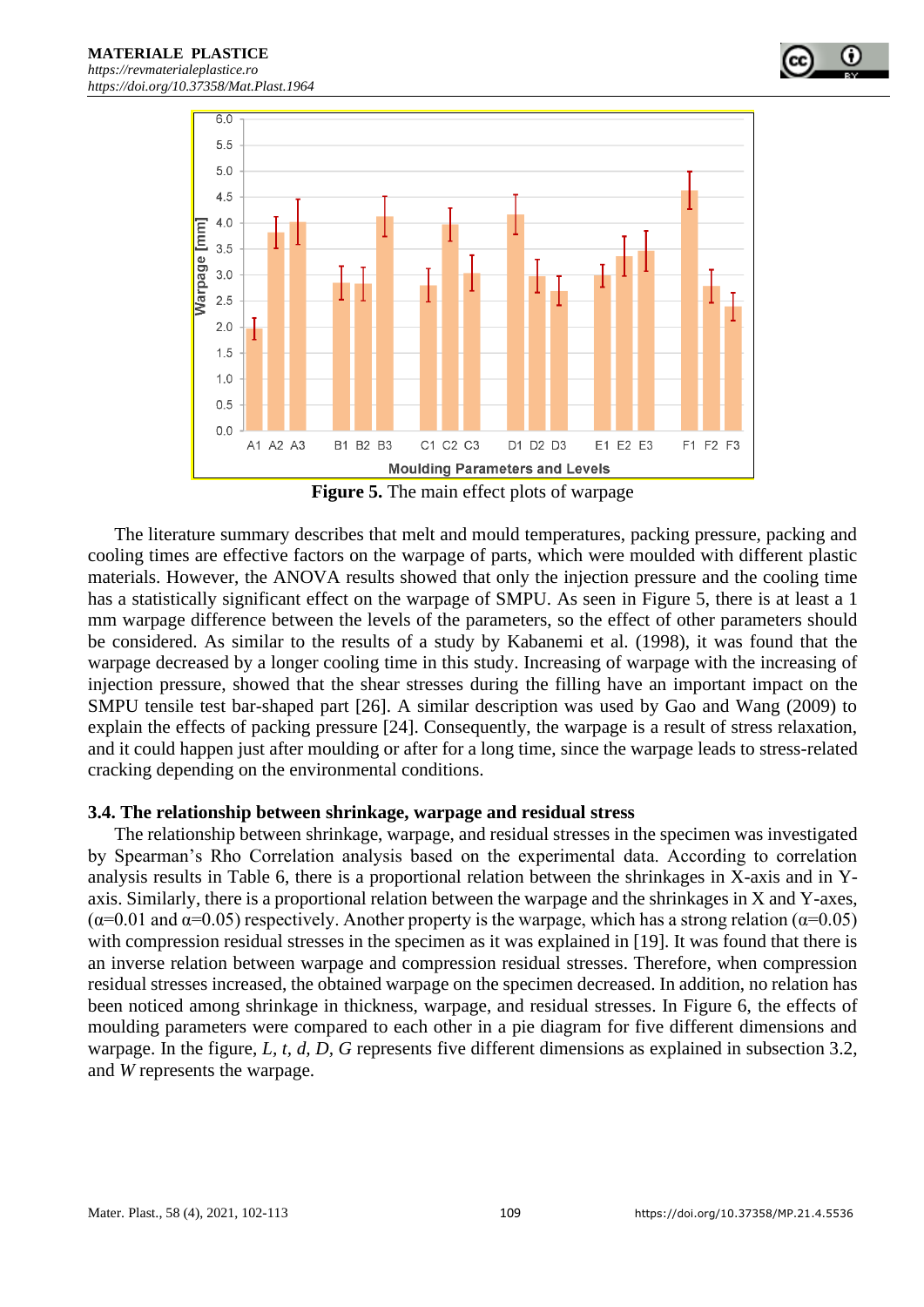|                                 | <b>Table 0.</b> Dummarises the criteris of mouraing parameters on simmage and warpage |                   |                   |                      |                        |              |  |  |  |  |  |
|---------------------------------|---------------------------------------------------------------------------------------|-------------------|-------------------|----------------------|------------------------|--------------|--|--|--|--|--|
|                                 | Shrinkage X                                                                           | Shrinkage Y       | Shrinkage Z       | Warpage              | Compression            | Tensile      |  |  |  |  |  |
|                                 | $\lceil\% \rceil$                                                                     | $\lceil\% \rceil$ | $\lceil\% \rceil$ | $\lceil$ mm $\rceil$ | <b>Residual Stress</b> | Residual     |  |  |  |  |  |
|                                 |                                                                                       |                   |                   |                      | [MPa]                  | Stress [MPa] |  |  |  |  |  |
| Shrinkage $X$ [%]               |                                                                                       |                   |                   |                      |                        |              |  |  |  |  |  |
| Shrinkage Y [%]                 | $0.999**$                                                                             |                   |                   |                      |                        |              |  |  |  |  |  |
| Shrinkage $Z \left[ \% \right]$ | $-0.149$                                                                              | $-0.167$          |                   |                      |                        |              |  |  |  |  |  |
| Warpage [mm]                    | $0.494$ **                                                                            | $0.486*$          | $-0.342$          |                      |                        |              |  |  |  |  |  |
| Compression                     | $-0.355$                                                                              | $-0.348$          | $0.481*$          | $-0.458*$            |                        |              |  |  |  |  |  |
| <b>Residual Stress</b>          |                                                                                       |                   |                   |                      |                        |              |  |  |  |  |  |
| [MPa]                           |                                                                                       |                   |                   |                      |                        |              |  |  |  |  |  |
| Tensile Residual                | $-0.074$                                                                              | $-0.068$          | 0.002             | 0.099                | 0.304                  |              |  |  |  |  |  |
| Stress [MPa]                    |                                                                                       |                   |                   |                      |                        |              |  |  |  |  |  |

**Table 6**. Summarises the effects of moulding parameters on shrinkage and warpage

\*\* Correlation is significant at the 0.01 level (2-tailed), \*. Correlation is significant at the 0.05 level (2-tailed), c. Listwise N=27



**Figure 6.** Comparison of parameters effects for shrinkage and warpage

# **4. Conclusions**

In this study, the effects of injection moulding parameters on the shrinkage and warpage of shape memory polyurethane (SMPU) parts are presented. The study results show that the injection moulding parameters have significant effects on the shrinkage and warpage of temperature-sensitive thermoplastic SMPU parts. The main results obtained in this study.

Shrinkage ratios in three directions, which are along the flow direction (in length), perpendicular to the flow direction (in width), and through the thickness, are different from each other.

While cooling time, mould temperature, and packing time have effects on a long and perpendicular line to the flow direction, injection pressure and melt temperature have effects on thickness. In addition, the shrinkage ratios along the flow direction and perpendicular to the flow direction, were found to be lower than the shrinkage ratio for thickness.

Cooling time is the most effective process parameter on shrinkage in length, width, and warpage, since it also affects the ejection temperature of moulded parts.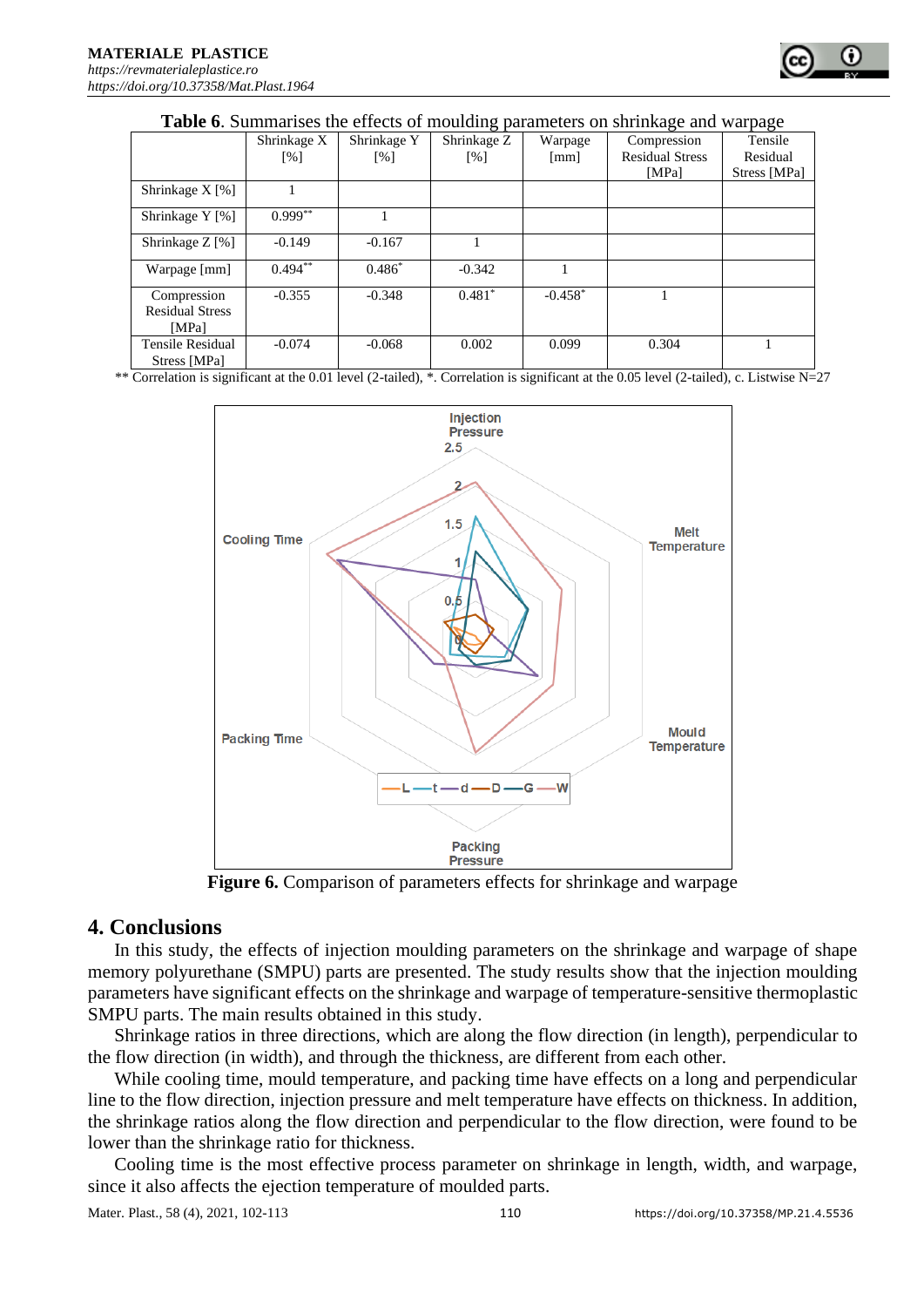

Ejection temperature for SMPU is more important than general-purpose plastics because of its  $T_g$ shape-memory activation temperature. When the ejection temperature of the moulded part was higher than the  $T_g$ , it led to an uncontrollable permanent shape of the part to be formed.

The injection pressure was found to be the second effective parameter on shrinkage, thickness, and warpage. The part geometry is also an important factor to restrict the shrinkage of the SMPU parts.

**Acknowledgments:** Sukran Katmer thanks to the Scientific and Technological Research Council of Turkey (TUBITAK) for the provided PhD scholarship (BIDEB-2214/A) for this study.

# **References**

1.HAYASHI, S., *Properties and applications of polyurethane series shape memory polymer*, Elsevier Science B.V., Amsterdam, 1993.

2. LENDLEIN, A., KELCH, S., Shape-Memory Polymers, *Angew. Chem., Int. Ed.,* 41(17), 2002, 2034- 2057. doi:http://dx.doi.org/10.1002/1521-3773(20020617)41:12<2034

3.BEHL, M., LENDLEIN, A., Shape-memory polymers, *Mater. Today,* 10(4), 2007, 20-28. doi:10.1016/S1369-7021(07)70047-0

4.WACHE, H.M., TARTAKOWSKA, D.J., HENTRICH, A., WAGNER, M.H., Development of polymer stent with shape memory effect as a drug delivery system, *J. Mater. Sci.: Mater. Med.,* 14(2), 2003, 109-112.

5.FAROKHZAD, O.C., DIMITRAKOV, J.D., KARP, J.M., KHADEMHOSSEINI, A., FREEMAN, M.R., LANGER, R., Drug Delivery Systems in Urology-Getting "Smarter", *Urology*, 68(3), 2006, 463– 469. doi:10.1016/j.urology.2006.03.069

6.HUANG, W.M., SONG, C.L., FU, Y.Q., WANG, C.C., ZHAO, Y., PURNAWALI, H., LU, H.B., TANG, C., DING, Z., ZHANG, J.L., Shaping tissue with shape memory materials, *Adv. Drug Delivery Rev.,* 65 (4), 2013, 515–535. doi:10.1016/j.addr.2012.06.004

7.SOKOLOWSKI, W., METCALFE, A., HAYASHI, S., YAHIA, L.H., RAYMOND, J., Medical applications of shape memory polymers, *Biomed. Mater.,* 2, 2007, 23-27. doi:10.1088/1748-6041/2/1/S04

8. JUNG, Y.C., CHO, J.W., Application of shape memory polyurethane in orthodontic, *J. Mater. Sci.: Mater. Med.*, 21, 2010, 2881–2886. doi:10.1007/s10856-008-3538-7

9.TAKASHIMA, K., ROSSITER, J., MUKAI, T., McKibben artificial muscle using shape-memory polymer, *Sens. Actuators, A*, 164, 2010, 116–124. doi:10.1016/j.sna.2010.09.010

10.CHIODO, J.D., BILLETT, E.H., HARRISON, D.J., Active disassembly using shape memory polymers for the mobile phone industry. *In: IEEE International Symposium on Electronics and the Environment - ISEE*, Denvers, Massachusetts, USA, May 11-1 1999, p. 151-156. doi:10.1109/ISEE.1999.765867

11.CHIODO, J.D., HARRISON, D.J., BILLETT, E.H., An initial investigation into active disassembly using shape memory polymers, *Proc. Inst. Mech. Eng. B. J. Eng. Manuf.,* 215 (5), 2001, 733-741.

12.CARRELL, J., TATE, D., WANG, S., ZHANG, H.C., Shape memory polymer snap-fits for active disassembly, *J. Clean. Prod.*, 19 (17-18), 2011, 2066-2074. doi:10.1016/j.jclepro.2011.06.027

13.ZHANG, H.C., CARRELL, J., WANG, S., TATE, D., IMAM, S., Investigation of a multiple trigger active disassembly element, *CIRP Ann. Manuf. Technol.*, 61(1), 2012, 27–30.

doi:10.1016/j.cirp.2012.03.109

14.ARZBERGER, S.C., TUPPER, M.L., LAKE, M.S., BARRETT, R., MALLICK, K., HAZELTON, C., FRANCIS, W., KELLER, P.N., CAMPBELL, D., FEUCHT, S., CODELL, D., WINTERGERST, J., ADAMS, L., MALLIOUX, J., DENIS, R., WHITE, K., LONG, M., MUNSHI, N.A., GALL, K., Elastic Memory Composites (EMC) for deployable industrial and commercial applications, In: White EV (ed), *Smart Structures and Materials 2005: Industrial and Commercial Applications of Smart Structures Technologies*, San Diego, CA, June 21 2005. doi:10.1117/12.600583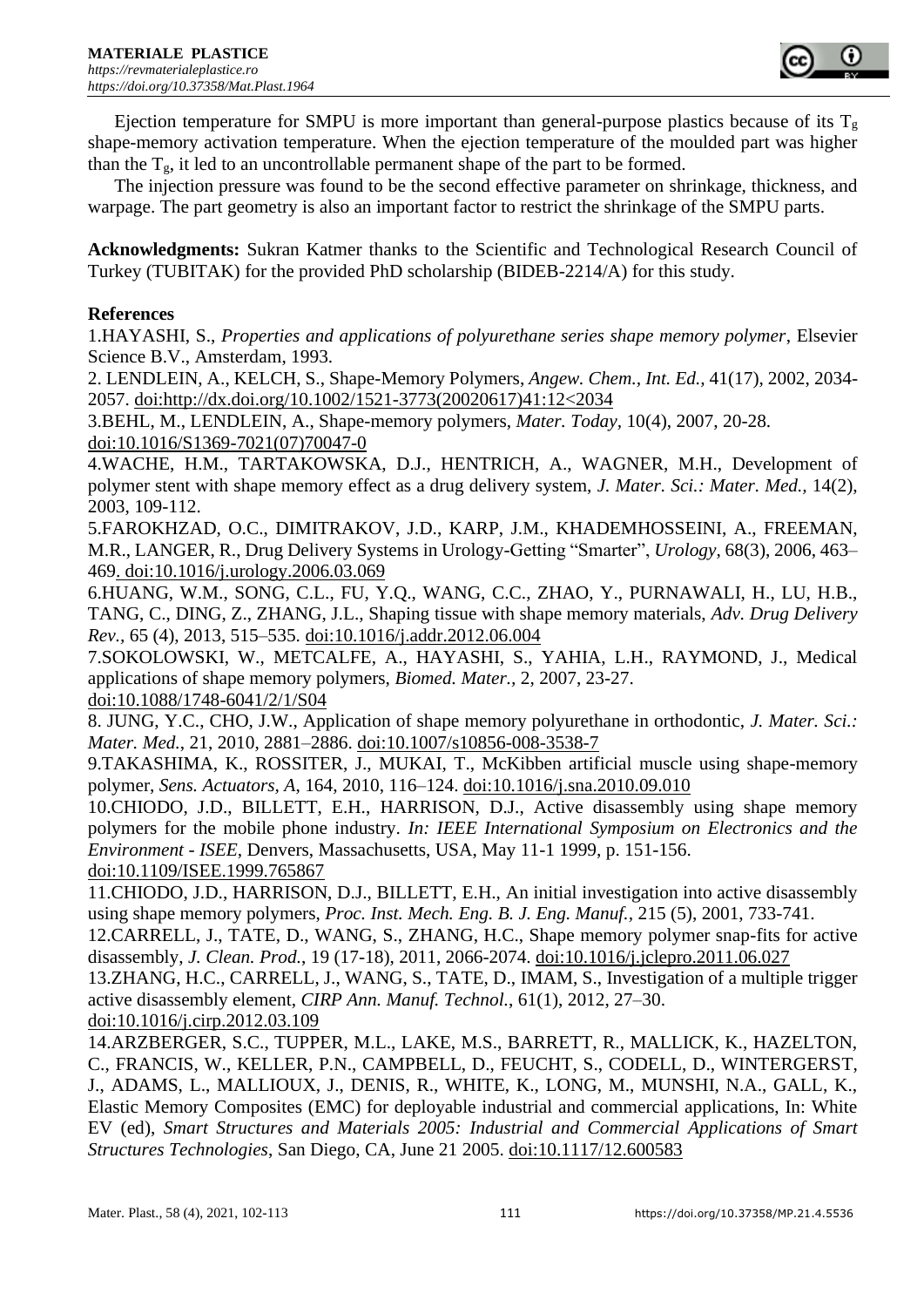15. LAN, X., LIU, Y., LV, H., WANG, X., LENG, J., DU, S., Fiber reinforced shape-memory polymer composite and its application in a deployable hinge, *Smart Mater. Struct.*, 18(2), 2009, 024002-024001 - 024002-024006. doi:10.1088/0964-1726/18/2/024002

16. BARRETT, R., TAYLOR, R., KELLER, P.N., CODELL, D., ADAMS, L., Deployable Reflectors for Small Satellites, *In: 21st Annual Conference on Small Satellites*, Logan, UT, August 13-16 2007.

17. SCHREIBER, F., SCHUSTER, P., BORINSKI, M., VOGT, F., BLINDT, R., GRIES T., Improving the mechanical properties of braided shape memory polymer stents by heat setting, *Autex Res. J.*, 10(3), 2010, 73-76.

18. KAMAL, M.R., LAI-FOOK, R.A., HERNANDEZ-AGUILAR, J.R., Residual thermal stresses in injection moldings of thermoplastics: A theoretical and experimental study, *Polym. Eng. Sci.,* 42 (5), 2002, 1098-1114. doi:10.1002/pen.11015

19. KATMER, S., ESEN, H., KARATAS, C., Residual stresses in injection molded shape memory polymer parts. In: Rhee B (ed) *Proceedings of PPS-31*, Jeju ısland, South Korea, 2016. AIP Publishing LLC, p. 140003-140001 - 140003-140005. doi:http://dx.doi.org/10.1063/1.4942338

20. KIM, B., MIN, J., Residual stress distributions and their influence on post-manufacturing deformation of injection-molded plastic parts, *J. Mater. Process. Technol.*, 245, 2017, 215-226. doi:10.1016/j.jmatprotec.2017.02.015

21. KURT, M., KAMBER, O.S., KAYNAK, Y., ATAKOK, G., GIRIT, O., Experimental investigation of plastic injection molding: assessment of the effects of cavity pressure and mold temperature on the quality of the final products, *Mater. Design,* 30 (September 2009), 2009, 3217–3224.

doi:10.1016/j.matdes.2009.01.004

22.ZHIL'TSOVA, T.V., OLIVEIRA, M.S.A., FERREIRA, J.A.F., Relative influence of injection molding pro-cessing conditions on HDPE acetabular cups dimensional stability, *J. Mater. Process. Technol.*, 209 (8), 2009, 3894–3904. doi:10.1016/j.jmatprotec.2008.09.018

23.JANSEN, K.M.B., VAN DIJK, D.J., HUSSELMAN, M.H., Effect of processing conditions on shrinkage in injection molding, *Polym. Eng. Sci.*, 38(5), 1998, 838–846.

24.GAO, Y., WANG, X., Surrogate-based process optimization for reducing warpage in injection molding, *J. Mater. Process. Technol.,* 209(3), 2009, 1302-1309. doi:10.1016/j.jmatprotec.2008.03.048

25. HUANG, M.C., TAI, C.C., The effective factors in the warpage problem of an injection-molded part with a thin shell feature, *J. Mater. Process. Technol.*, 110 (1), 2001, 1-9.

26.KABANEMI, K.K., VAILLANCOURT, H., WANG, H., SALLOUM, G., Residual Stresses, Shrinkage, and Warpage of Complex Injection Molded Products: Numerical Simulation and Experimental Validation, *Polym. Eng. Sci.*, 38(1), 1998, 21-37. doi:10.1002/pen.10162

27.OZCELIK, B., ERZURUMLU, T., Comparison of the warpage optimization in the plastic injection molding using ANOVA, neural network model and genetic algorithm, *J. Mater. Process. Technol.*, 171(3), 2006, 437-445. doi:10.1016/j.jmatprotec.2005.04.120

28. SANDU, I. L., FETECAU, C., Effects of Injection Process Parameters on the Warpage of Thinwalled Plastic Parts, *Mater. Plast.*, **48**(4), 2011, 315-321.

29.IVASCU, N., FETECAU, C., STAN, F., POSTOLACHE, I., Optimization of the Injection Molding Process Simulation Using Taguchi Method, *Mater. Plast.*, **47**(4), 2010, 467-473.

30. CHEN, W.C., FU, G.L., TAI, P. H. DENG, W.J., Process parameter optimization for MIMO plastic injection molding via soft computing, *Expert Syst. Appl.*, 36, 2009, 1114–1122.

doi:10.1016/j.eswa.2007.10.020

31. KATMER, Ş., KARATAŞ, Ç., "Effects of Injection Molding Conditions on Residual Stress in HDPE and PP Parts", *J. Fac. Eng. Archit. Gaz.*, 30 (3), 2015, 319-327.

32.KATMER, Ş., KARATAŞ, Ç., "The Effects of Molding Conditions on The Residual Stresses in Injection Molded Polystyrene Flat Parts", *J. Fac. Eng. Archit. Gaz.*, 27 (3), 2012, 501-507.